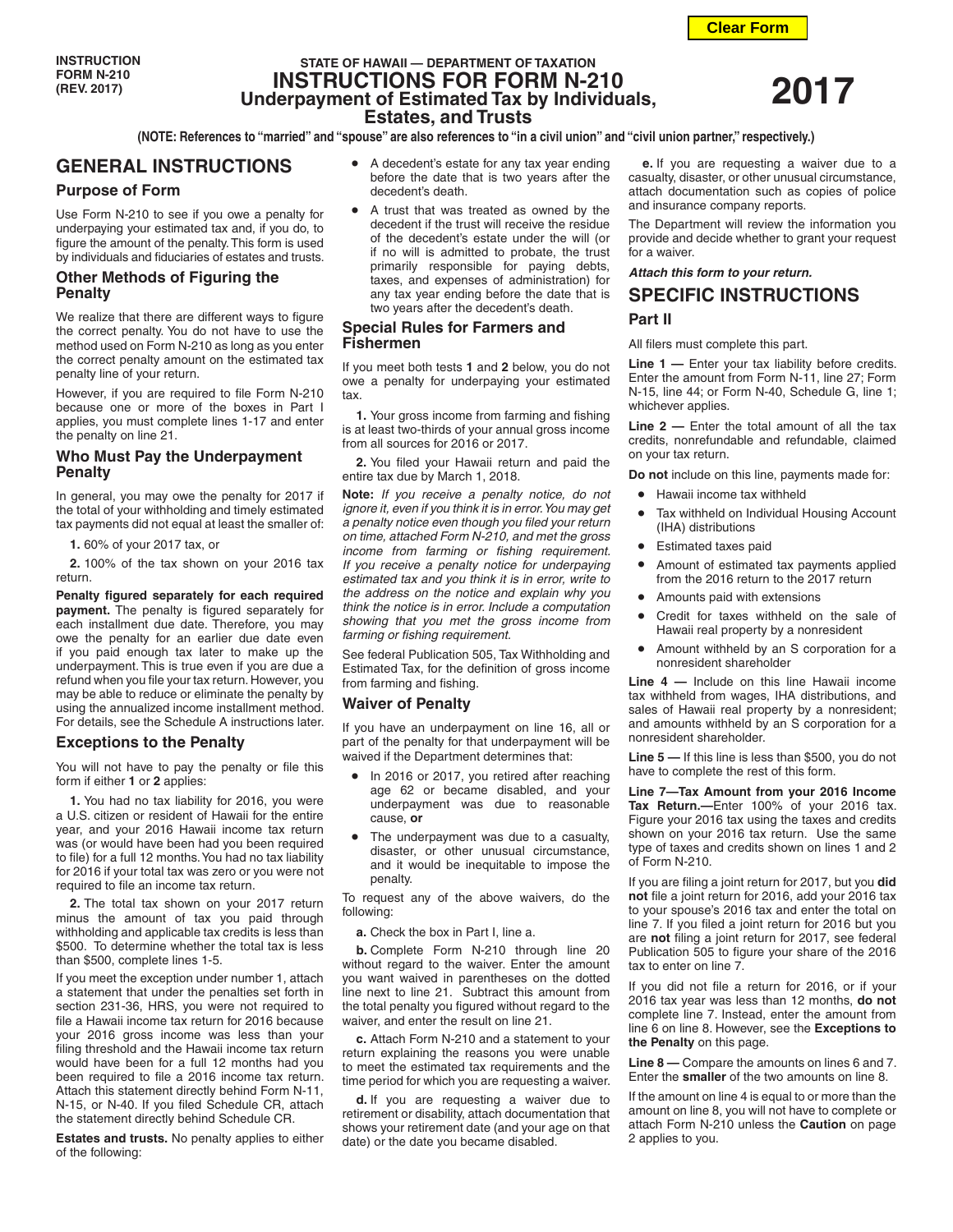**Caution:** *If the amount you entered on line 8 is your prior year tax (from line 7), and you filed or are filing a joint return for either 2016 or 2017 but not for both years, you must check Box d in Part I, and complete and attach Form N-210 to your return, even if you do not owe a penalty.*

### **Part III - Figure Your Underpayment**

### **Nonresident Alien**

If you are a "Nonresident Alien" (see definition in Form N-15 Instructions) and **did not** receive wages as an employee subject to Hawaii income tax withholding, the instructions for figuring your underpayment are modified as follows:

**1.** Skip column **(a)**.

**2.** On line 9, column **(b)**, enter one-half of the amount on line 8 of Part II (unless you are using the annualized income installment method).

**3.** On line 10, column **(b)**, enter the total tax payments made through June 20, 2017, for the 2017 tax year.

**4.** Skip all lines in column **(b)** that are shaded in column **(a)**.

#### **Farmers and Fishermen**

The instructions for figuring your underpayment are modified as follows:

**1.** Skip columns **(a), (b), and (c)**.

**2.** On line 9, column **(d)**, enter the full amount on line 8 of Part II.

**3.** On line 10, column **(d)**, enter the total tax payments made through January 20, 2018, for the 2017 tax year.

**4.** Skip all lines in column **(d)** that are shaded in column **(a)**.

### **Figure Your Underpayment**

**Line 9 —** Enter on line 9, columns **(a)-(d)**, the amount of your **required installment** for the due date shown in each column heading. For most taxpayers, this is one-fourth of the required annual payment shown on line 8 of Part II. However, it may be to your benefit to figure your required installments by using the annualized income installment method. For more details, see the instructions for Schedule A on this page.

**Line 10 —** Enter the taxes withheld from wages, IHA distributions, and sales of Hawaii real property by a nonresident; estimated tax payments; and amounts withheld by an S corporation for a nonresident shareholder if the corporation's payment is made within your tax year in the column for the period during which the payment is made.

In column **(a)**, enter the tax payments you made by April 20, 2017, for the 2017 tax year; in column **(b)**, enter the payments you made after April 20 through June 20, 2017; in column **(c),** enter the payments you made after June 20 through September 20, 2017; and in column **(d)**, enter the payments you made after September 20, 2017, through January 20, 2018.

When figuring your payment dates and the amounts to enter on line 10 of each column, apply the following rules:

**1.** For withheld income tax on wages, you are considered to have paid one-fourth of these amounts on each payment due date unless you can show otherwise. If you treat withholding as paid for estimated tax purposes when it was actually withheld, you must check Box c in Part I and complete and attach Form N-210 to your return.

**2.** Include all estimated tax payments you made for each period. Include any overpayment from your 2016 tax return you elected to apply to your 2017 estimated tax. If your 2016 return was fully paid by the due date, treat the overpayment as a payment made on April 20, 2017. If you mail your estimated tax payments, use the date of the U.S. postmark as the date of payment.

**3.** If an overpayment is generated on your 2016 return from a payment made after the due date, treat the payment as made on the date of payment. For example, you paid \$500 due on your 2016 return on July 1, 2017, and later amended the return and were due a \$400 refund which you elected to have applied to your estimated taxes. The \$400 overpayment would be treated as paid on July 1.

**4.** If you file your return and pay the tax due by January 31, 2018, include on line 10, column **(d),** the amount of tax you pay with your tax return. In this case, you will not owe a penalty for the payment due by January 20, 2018.

**5.** Reduce the amount of withholding on the disposition of Hawaii real property included on this line by any amount for which you have requested a refund on Form N-288C.

**6.** Any payments made on the next working day after the payment due date because of a Saturday, Sunday, or holiday, will be considered paid on the payment due date.

If line 10 is equal to or more than line 9 for all payment periods, stop here. You do not have to complete the rest of the form.

**Line 16 —** If line 16 is zero for all payment periods, you do not owe a penalty. But if you checked Box b, c, or d, in Part I, you must file Form N-210 with your return.

If line 16 shows an underpayment for any payment period, see **Waiver of Penalty** on page 1. In certain circumstances, the Department will waive all or part of the underpayment penalty.

#### **Part IV — Figure the Penalty**

The underpayment penalty is computed on a monthly basis. This means the penalty is imposed on the amount of the underpayment of estimated tax at the rate of 2/3% (.00667) a month or fraction of a month.

Use this part to figure the penalty for any underpayment to which none of the exceptions apply. If you made more than one payment for any payment period, attach your penalty computation for each payment. The penalty is applied to the number of months, or fraction of a month, that the installment was not paid. You figure the period of underpayment by counting the number of months after the due date of the installment to and including the date of payment or April 20, 2018, whichever is earlier. If you are a fiscal year taxpayer, use the 20th day of the 4th month following the close of your fiscal year instead of April 20, 2018.

**Line 19** — Count the number of months from the due date of the payment shown above the column to the date on line 18. A month, for the purposes of computing the penalty, is the period from the 21st day of the current calendar month through the 20th day of the following calendar month. Enter the number of months, rounding up any fractions of a month. A fraction of a month is counted as one month.

For example, Mr. Aloha has an underpayment for the April 20th installment of \$1,000. The June 20th installment requires a payment of \$2,500. On June 10th, Mr. Aloha pays \$2,500 to cover the June 20th installment. However, \$1,000 of this payment will be considered to be for the April 20th installment. The penalty for the April 20th installment is figured to June 10th (2 months). The amount of the payment to be applied to the June 20th installment will be the remaining \$1,500. Please note that if Mr. Aloha does not make an additional payment by June 20th to cover the remaining \$1,000 due for the June 20th installment, the underpayment penalty will be applied when it is subsequently paid.

Payment of your entire 2017 estimated tax liability, or any balance due, by January 20, 2018, or filing of your 2017 income tax return and payment of the tax shown on the return by January 20, 2018, will not relieve you of the penalty if you did not pay the estimated income tax due earlier in your tax year. If you file your return and pay the tax due by January 31, 2018, you will have no penalty for the January installment, and the periods of underpayment for earlier installments will end on January 20, 2018.

**Reminder for farmers and fishermen:** If your gross income from farming or fishing is at least two-thirds of your annual gross income from all sources for 2016 or 2017, and you file your return and pay the tax due by March 1, 2018, you will not have to pay the penalty or file this form.

### **Schedule A—Required Installments Using the Annualized Income Installment Method**

If your income varied during the year because, for example, you operated your business on a seasonal basis, you may be able to lower or eliminate the amount of one or more required installments by using the annualized income installment method. Use Schedule A to figure the required installments to enter on Form N-210, Part III, line 9.

If you use Schedule A for any payment due date, you must use it for all payment due dates.

To use the annualized income installment method to figure the penalty, you must do **all** of the following:

**1.** Complete Schedule A. Enter the amounts from Schedule A, line 24, in each column of Form N-210, Part III, line 9.

- **2.** Complete Part IV to figure the penalty.
- **3.** Check Box b in Part I.

**4.** Attach Form N-210 to your return.

### **Nonresident Alien**

If you did not receive wages as an employee subject to Hawaii income tax withholding, the instructions for Schedule A are modified as follows:

**1.** Skip column **(a)**.

**2.** Beginning with column **(b)**, enter on line 1 your income for the period that is effectively connected with a Hawaii trade or business.

**3.** Increase the amount on line 16 by the amount determined by multiplying your income for the period that is not effectively connected with a Hawaii trade or business by the following:

- In column **(b),** 72%.
- In column **(c),** 45%.
- In column **(d),** 30%.

**4.** Enter on line 21, column **(b)**, one-half of the amount from Form N-210, Part II, line 8. In